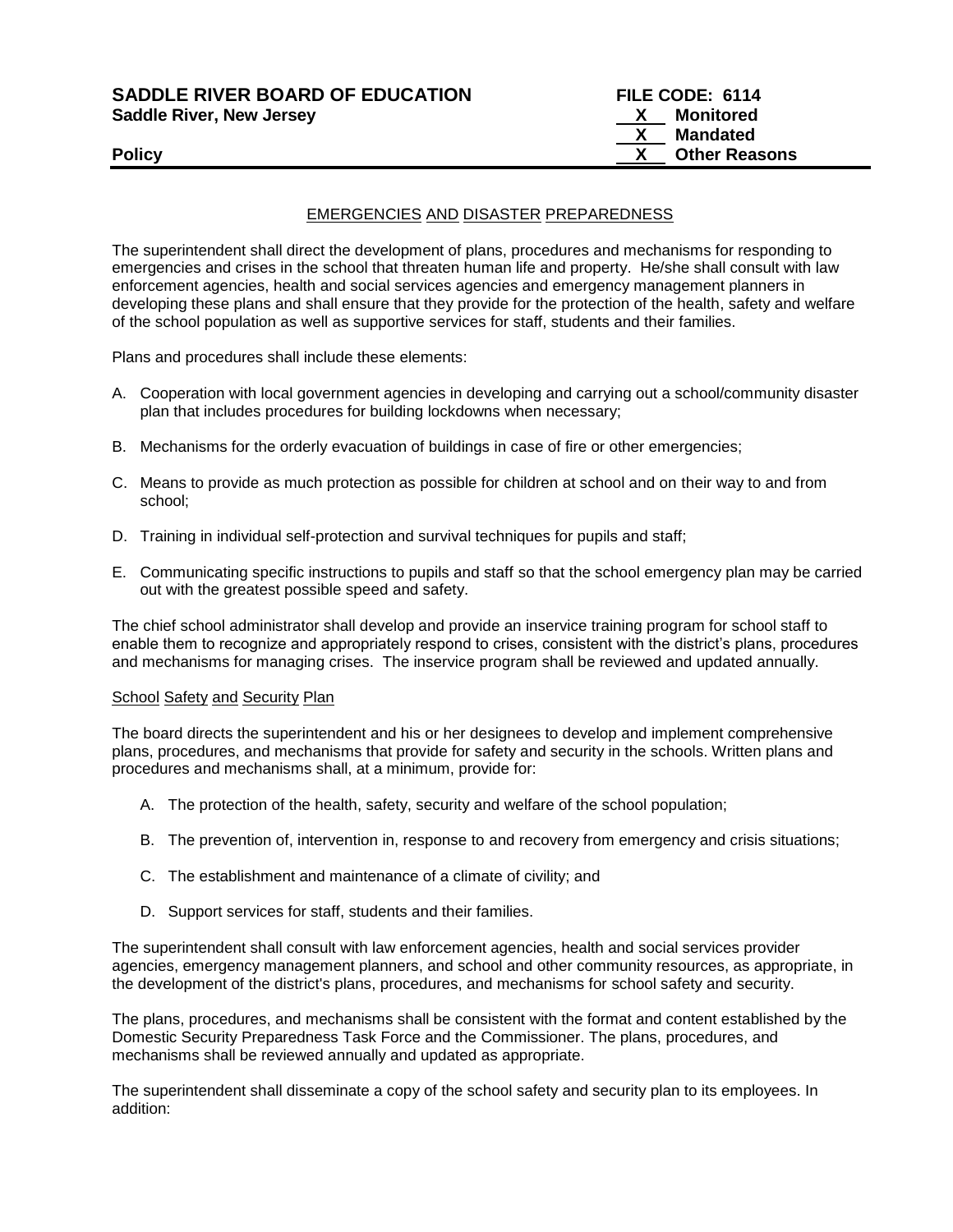# EMERGENCIES AND DISASTER PREPAREDNESS (continued)

- A. New employees shall receive a copy of the school safety and security plan, as appropriate, within 60 days of the effective date of their employment;
- B. All employees shall be notified in writing, as appropriate, regarding updates and changes to the school safety and security plan;
- C. All employees shall attend an in-service training program designed to allow all district board of education employees to recognize and appropriately respond to safety and security concerns, including emergencies and crises, in a manner consistent with the district board of education's plans, procedures and mechanisms for school safety and security.

# Fire Drills and School Security Drills

Fire drills shall be held at least once each month for all pupils. There shall also be at least one school security drill per month. The superintendent may order a modification of the fire drills so that they may take the form of indoor drills or of rapid dismissals with outdoor clothing when low temperatures prevail.

A written statement of procedures and instructions for fire drills and school security drills shall be formulated by the superintendent and disseminated to all staff. All staff shall also receive training on school safety and security that includes instruction on school security drills within 60 days of the commencement of that staff member's employment, whichever date is later.

Instruction in fire prevention shall be given and emphasized in appropriate courses in the curriculum of the school. A school security drill shall be defined as an exercise to respond to an emergency situation such as a non-fire evacuation, lockdown, bomb threat, or active shooter situation that is similar in duration to a fire drill.

#### Required Drills

- A. The district shall be required to conduct a minimum of two drills per year for each of the following drills:
	- 1. Active shooter;
	- 2. Evacuation (non-fire);
	- 3. Bomb threats;
	- 4. Lockdowns.

Students are not required to participate in two of the eight mandated drills;

- B. Within the first 10 days of the new school year each school in the district shall be required to conduct one fire drill;
- C. Within the first 15 days of the new school year each school in the district shall be required to conduct one school security drill.

### Reporting

By June 30<sup>th</sup> of each year the superintendent shall submit to the executive county superintendent an annual "Statement of Assurance" report on the forms provided by the Department of Education.

### Emergency Closings; Delayed Openings

The superintendent is authorized by the board to close the schools, open them late or dismiss them early in hazardous weather or in other extraordinary circumstances which might endanger the health or safety of pupils or school employees.

Each year, parents/guardians, pupils, and staff members shall be informed in advance of how they shall be